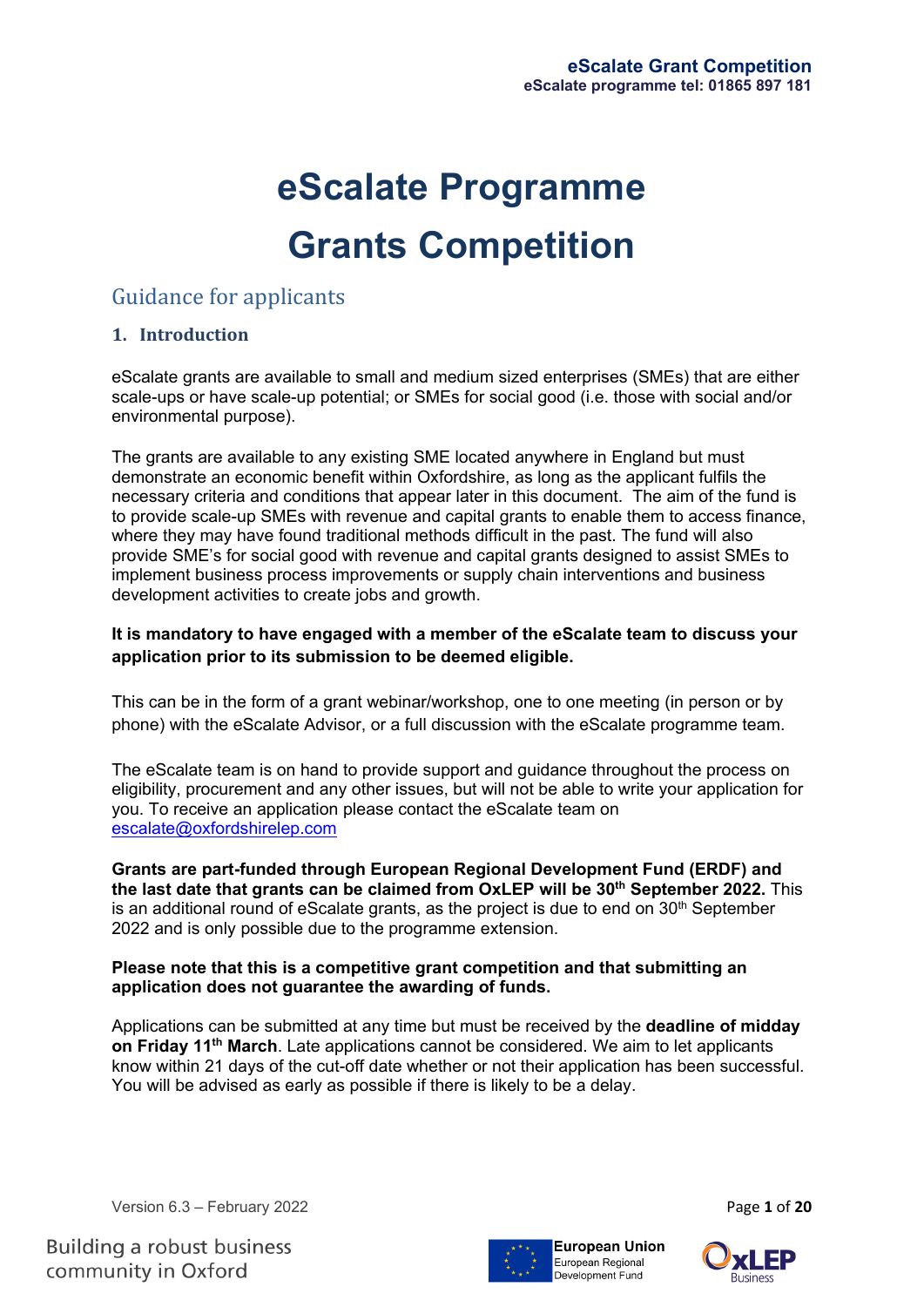#### *Timetable for applications:*

| <b>Cut-off date</b>        | <b>Notified by</b>         |
|----------------------------|----------------------------|
| $11th$ March 2022, 12 noon | 1 <sup>st</sup> April 2022 |

Please contact the eScalate team on 01865 897 181 or [escalate@oxfordshirelep.com](mailto:escalate@oxfordshirelep.com) with queries or for more information.

# **2. What's available**

Due to the limited funds that are available we anticipate this will be the final round of the eScalate programme. We have the capacity to fund:

£42,000 of grants matched at 1:1 by the applicant. Each grant must be at least £1,000.

Revenue/Capital grants are available to scale up SME's seeking to access finance or become investment ready. The projects applied for must be to enable investment readiness or access to finance.

Revenue/Capital grants are available to enterprises for social good. This includes SMEs which are social enterprises, enterprising charities, social entrepreneurs and purposeful businesses.

We will be seeking to support as many businesses as possible, therefore we do not expect to award any grants of more than £12,500 (total project value of £25,000). Given the timescales projects must be able to be completed and claimed by 30<sup>th</sup> September 2022 at the latest.

Applications must be matched on a 1:1 basis.

For example: in order to receive a grant of £1,000 you would need to spend a total of £2,000 excluding VAT.

Applications may be viewed more favourably if they offer the following outcomes:

- Introduction of new to firm products
- Employment increase in the applicant enterprise

Applicants should only offer these outcomes where they are possible and realistic.

SME's for social good and scale up SME applications can apply for blended grants of revenue and capital expenditure. Revenue expenditure includes any items (assets and equipment) up to a value of £4,999 (these are mobile assets). Items above £5,000 are fixed assets and are considered as capital expenditure.

All assets (mobile or fixed) costing £1,000 or above will need to be entered onto the eScalate Project Asset Register and details such as their serial number, value, depreciation, etc., will need to be provided. These mobile assets cannot be disposed of until they have

Version 6.3 – February 2022 **Page 2** of 20



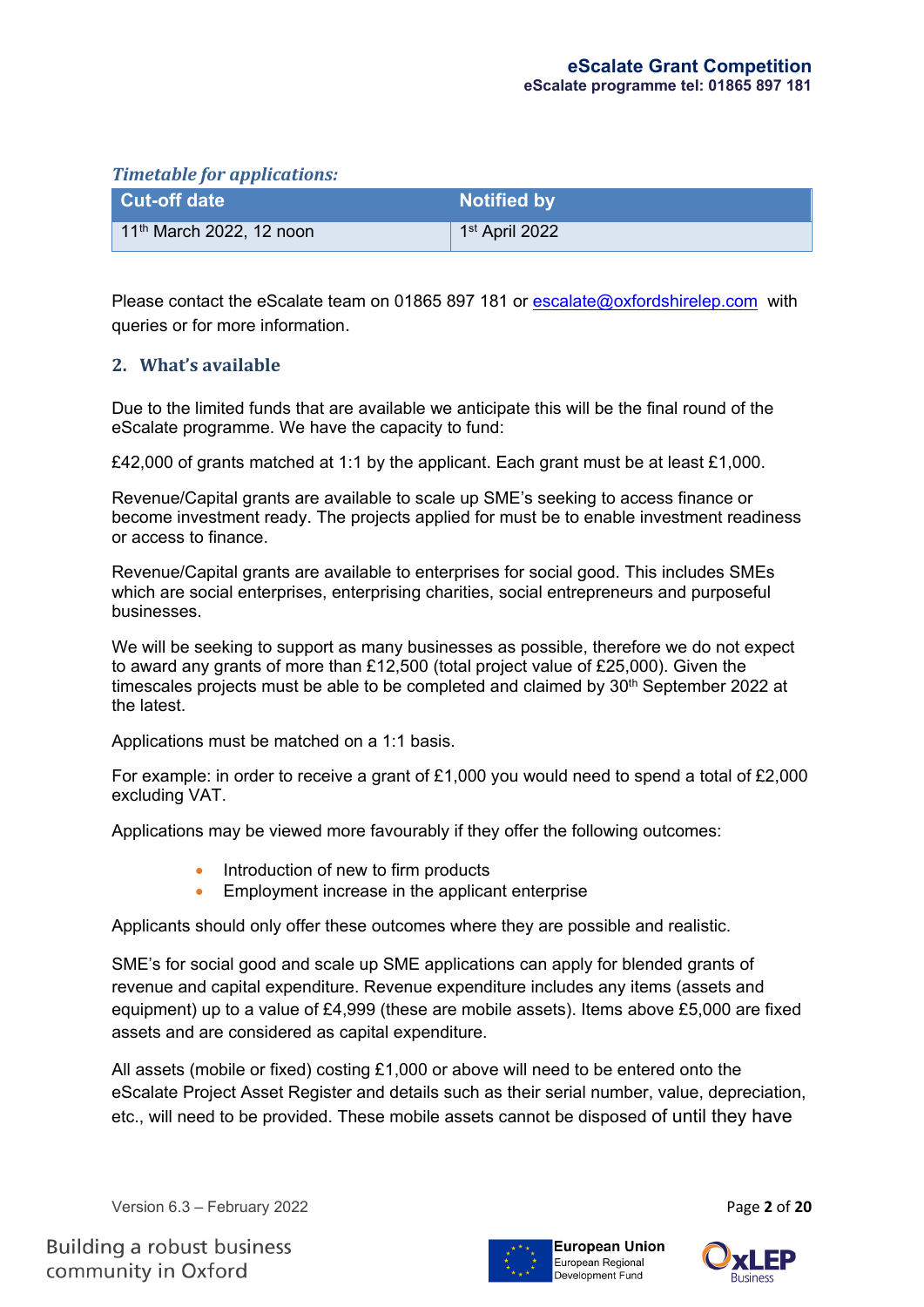depreciated and must be used for the purpose for which they were purchased up to that point.

Please note that applications consisting solely of capital items are not permitted.

Grants that comprise solely of revenue expenditure are still welcomed.

Please note that evidence of match funding will need to be included with the application. Grant projects will be paid in arrears, so applicants must be comfortable that they can cash flow the project pending reimbursement. Given the short timescale we will only accept one grant claim from projects. You must also be confident that all project activity can be completed, expenditure achieved, reported and evidenced by 30<sup>th</sup> September 2022.

All eScalate grants are awarded on the basis of *De Minimis* State Aid and are subject to your *De Minimis* limit not being exceeded. If a company has already received €200,000 of State Aid within a three-year fiscal period, it is ineligible to receive further financial support within that three-year period.

There is an upper limit for grants of £12,500. In addition, the *De Minimis* State Aid thresholds described above must be complied with.

For the avoidance of doubt, eScalate grants, as a *De Minimis* State Aid, will also count towards your Special Drawing Rights (SDR) allowance under the UK Subsidy Control regime.

# **3. Eligibility**

**Eligible projects -** Examples of what the grant **CAN** support for SME's

Version 6.3 – February 2022 **Page 3 of 20** 



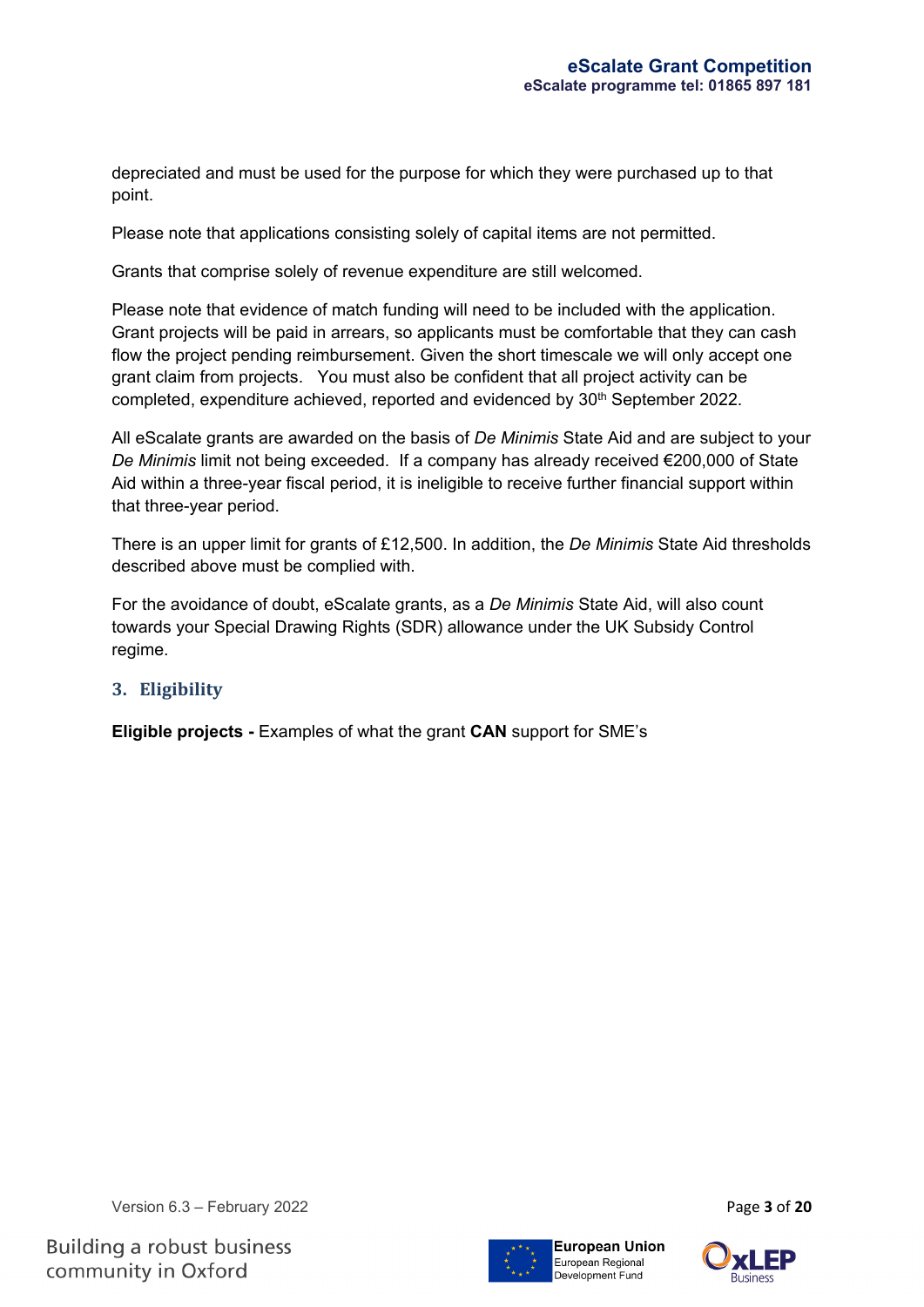# **Revenue projects – Scale Up SME's and SME's for social good**

Specialist consultancy and support related to:

#### **Access to finance consultancy**

- Preparation for access to finance sector focused events
- Analysis of potential financing routes for businesses
- Investment readiness reviews and action plans
- Accountancy advice incl. SEIS, EIS to help access finance

#### **Specialist consultancy to help get business investment ready**

- Business plan
- Feasibility study
- Market research
- Competitor analysis
- Partners and suppliers research
- Viable growth-forecasts and research
- Robust cash-flow projections
- Legal Advice incl. company structure, employment law, GDPR, IP
- Coaching/mentoring support to build an investment ready leadership team

## **Capital projects:**

Investment of £5,000 or more in technology or equipment to enable enterprise to access finance or to become investment readiness:

- Plant, equipment and machinery acquisition.
- Diversification of the output of an establishment into new additional products/services;
- A fundamental change to the overall production process of an existing establishment.



**Building a robust business** community in Oxford



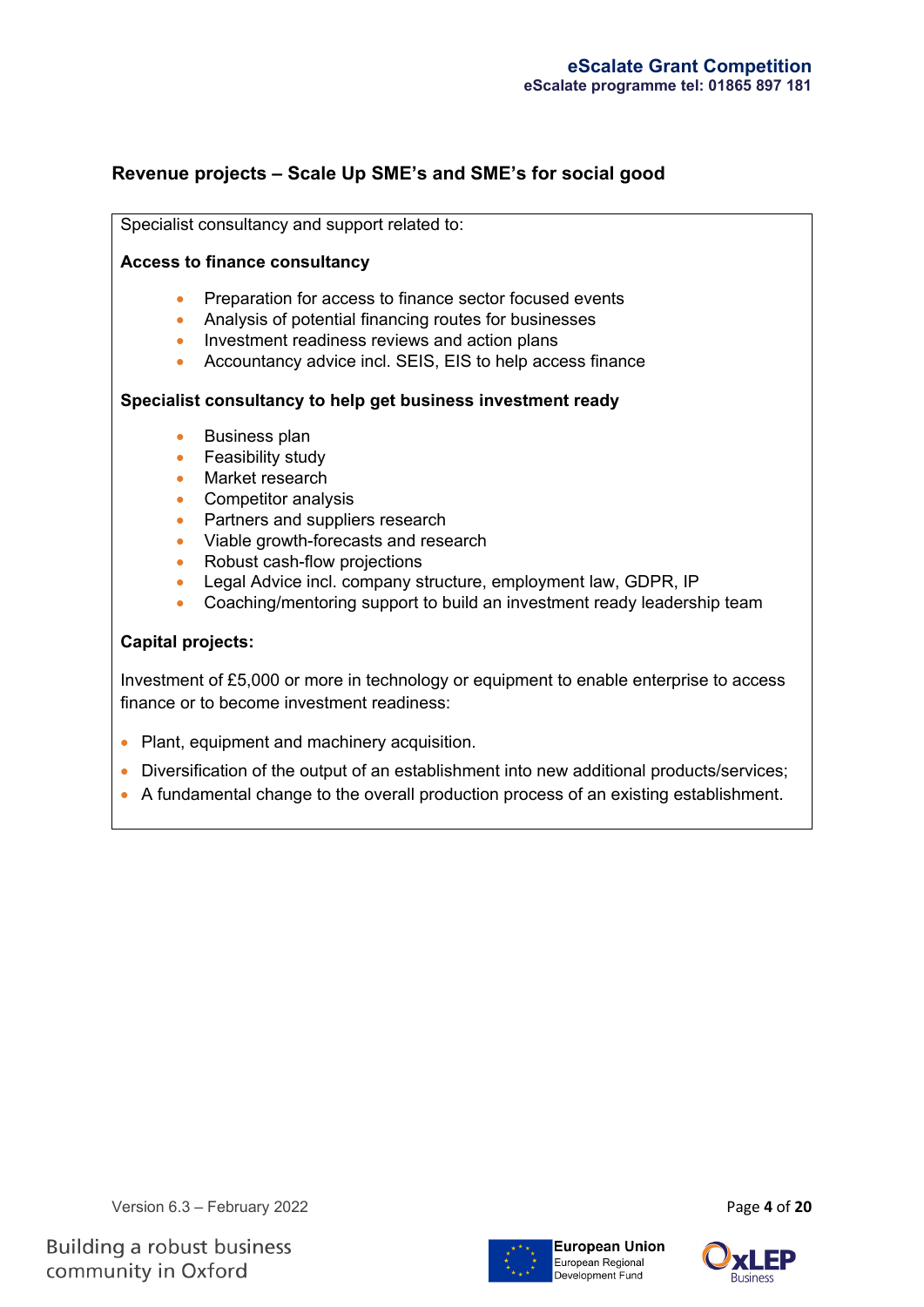# **In addition, for SME's for social good only**

#### **Revenue projects:**

Specialist consultancy, projects and / or support related to:

#### **Increasing sales**

- Consultancy/design of a new website;
- Website search engine optimisation;
- Business strategy to improve sales and commercial performance;
- Company branding, logo design and marketing collateral, including brochures, leaflets, etc.
- Market research and data management, including purchase of CRM database;
- Fit-out costs for vehicles and showrooms to increase sales potential and product range.

#### **Improving productivity and profitability**

- New software (or hardware under £4,999) to speed up productivity and performance, e.g. CRM systems and accounting packages;
- Purchase of equipment costing less than £4,999 aimed at improving productivity.

#### **Improving business processes**

• Software that will improve business processes, e.g. CRM systems, accounting packages, business planning packages and operational software specific to an industry.

#### **Creating jobs**

- Advertising for hard-to-fill posts;
- Costs associated with working with a specialist recruitment consultant;
- Psychometric profiling and recruitment software.

#### **Capital projects:**

Investment of £5,000 or more in technology or processes that facilitate growth and create jobs:

- Plant, equipment and machinery acquisition;
- Diversification of the output of an establishment into new additional products/services;
- A fundamental change to the overall production process of an existing establishment.

#### *Ineligible projects*

Examples of what the grant **CANNOT** support:

- VAT payments;
- Paying off debts or refinancing;
- Purchase of land or buildings or financial investments;

Version 6.3 – February 2022 Page **5** of **20**



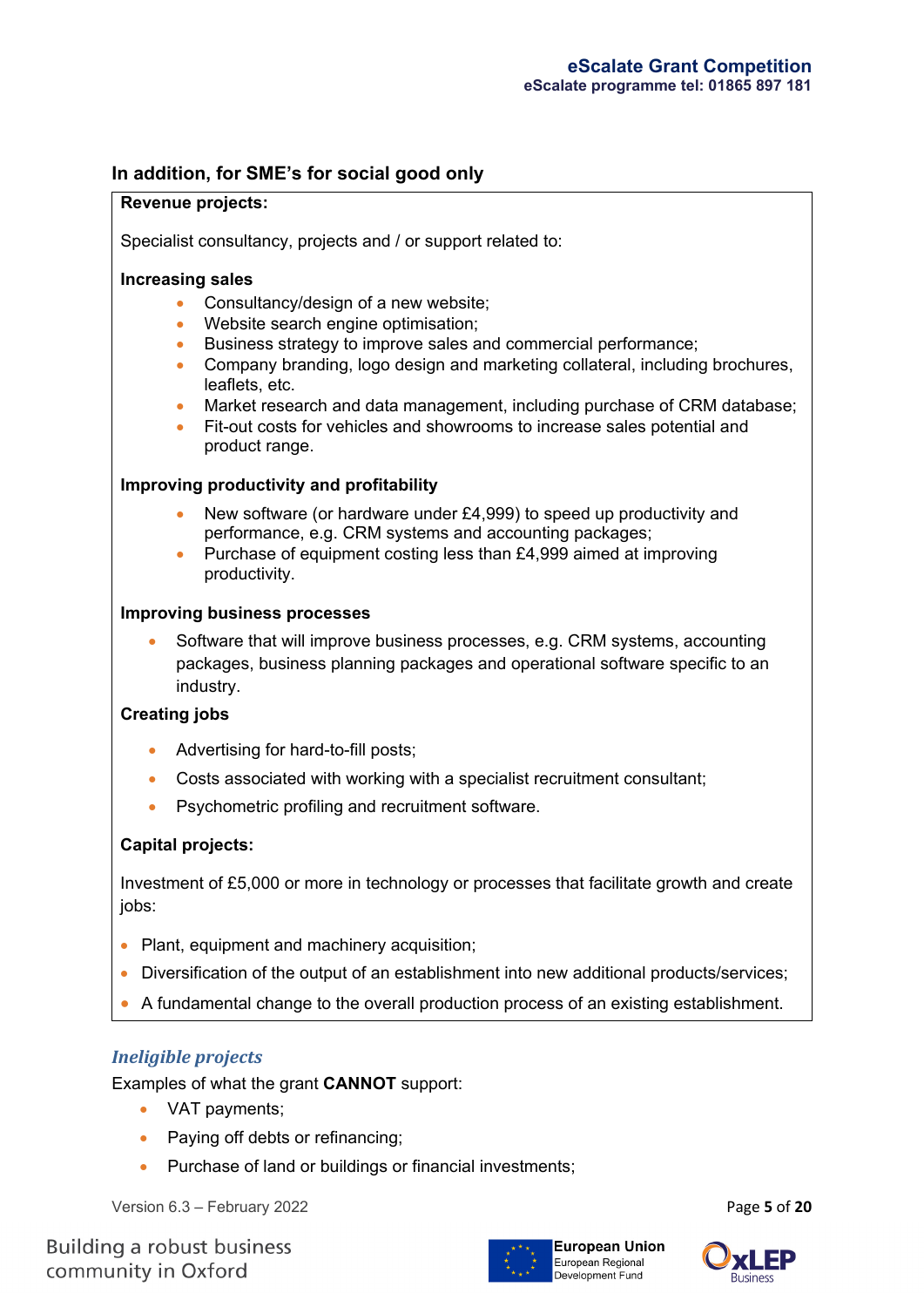- Repairs to equipment or buildings;
- Preventative and remedial maintenance of assets or equipment:
- Training, including in the use of assets and equipment;
- Purchasing of vehicles
- Salaries, travel or subsistence;
- Any statutory or legislative obligations, duties or requirements
- Hire purchases and/or asset finance arrangements;
- Routine expenditure relating to new employees (e.g. office furniture, ICT and training);
- "Like-for-like" replacement of obsolete equipment with little or no added value

#### *Ineligible sectors*

A number of sectors are ineligible for grant support under *De Minimis*. These are:

- **Fishery and** aquaculture sectors
- Primary production, processing and marketing of agricultural products
- Road Freight
- Services of general economic interest
- Export related activities **and activities favouring domestic over imported goods**

A number of additional sectors are ineligible for grant support under ERDF. These are:

- Coal, steel and shipbuilding sectors
- The synthetic fibres sector
- Generalised (school age) education
- Banking and insurance companies
- Retail businesses (ineligible for capital expenditure only)
- Social Care Services & Social Welfare (hospitals, housing associations, sports facilities)
- Child-minding facilities

#### **4. VAT**

VAT is potentially an eligible cost for eScalate grant projects, however, this will vary on a case-by-case basis and OxLEP cannot give VAT advice to applicants.

Your total project costs can include VAT if you are not VAT registered or if you are unable to recover VAT from HMRC; however, if you are VAT registered and can recover VAT from HMRC, you will not be able to also claim the VAT as part of the grant.

We recommend that you seek VAT advice if you are unsure of the treatment of VAT in your grant application as it is your responsibility to ensure VAT is treated correctly. when drafting

Version 6.3 – February 2022 **Page 6** of 20



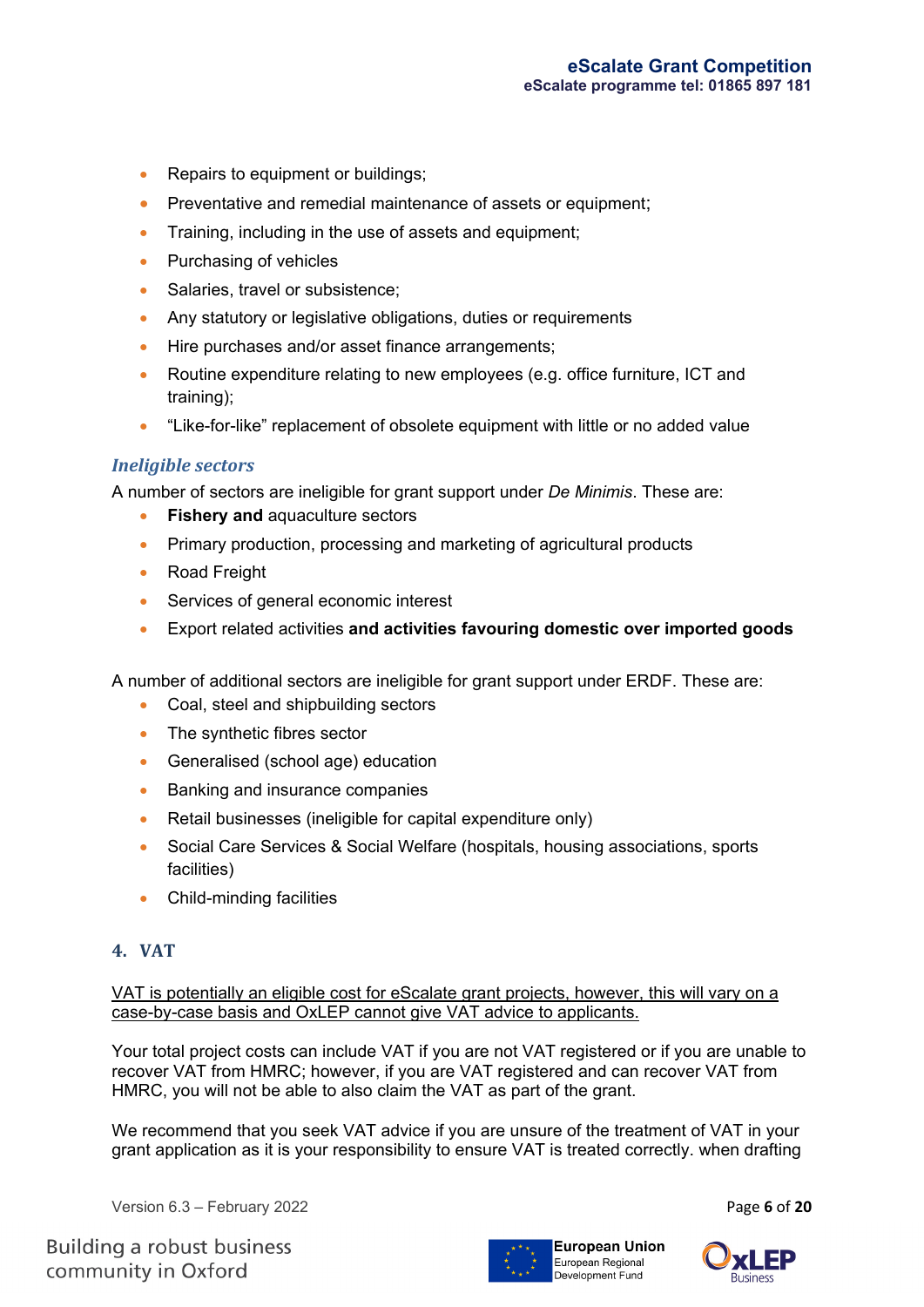your application. Incorrect VAT treatment could lead to penalties from HMRC and you having to repay the VAT element of the grant that should not have been claimed.

If you do not include eligible VAT at the time of applying, the grant will be awarded based on net costs and VAT cannot be claimed**.**

#### **5. Procurement**

#### **Please read this section carefully**

A condition of ERDF is that you are required to demonstrate you are procuring products or services for your project in line with EU Procurement regulations as follows:

- **For individual** purchases/procurement activities of up to £24,999 (total value excluding VAT), you must provide 3 written quotations per individual item to be purchased. You are not obliged to accept the lowest quotation received, but a written explanation of the rationale behind any such decision will be required which demonstrates the supplier's experience and/or value for money.
- For smaller or generic goods/services, it is acceptable to use print-outs from websites. Please complete the Procurements table in Section D: Planned Expenditure in the application form with the details of any quotations obtained.
- For goods and services costing over £25,000 (total value excluding VAT), you must undertake an open procurement exercise and provide evidence to demonstrate that you have done so. This would include a specification document, open advertisement of the opportunity (e.g. through Contracts Finder) and evidence of scoring and selection process. We would advise grant applicants to avoid goods and services costing £25,000 or more each, however if you do want to include them you must have a conversation with the eScalate team before submitting your application.

The evidence that you need to provide for all procurement is:

• For individual purchases up to £24,999 copies of all quotations/screen shots. These must be clearly identifiable to the supplier and include the supplier name, a date, price per item to be purchased/procured, if the amount is inclusive or exclusive of VAT and (where possible) the supplier letterhead/logo.

For goods or services costing over £25,000, copies of the advertised procurement opportunities you have published on the portal(s) (such as Contract Finder), together with a specification document, details of the assessment criteria used for each purchase and how you selected the winning bidder based on these criteria (e.g. scoresheet). It is not expected that you include this evidence as part of your application as you will not know at this point if a grant offer has been made. You will instead be asked to submit to the eScalate team an evidence pack of your complete procurement process as soon as you have a signed contract with your supplier for the eScalate team to review. All applicants must submit a completed Procurement Checklist as part of their application.

Version 6.3 – February 2022 Page **7** of **20**



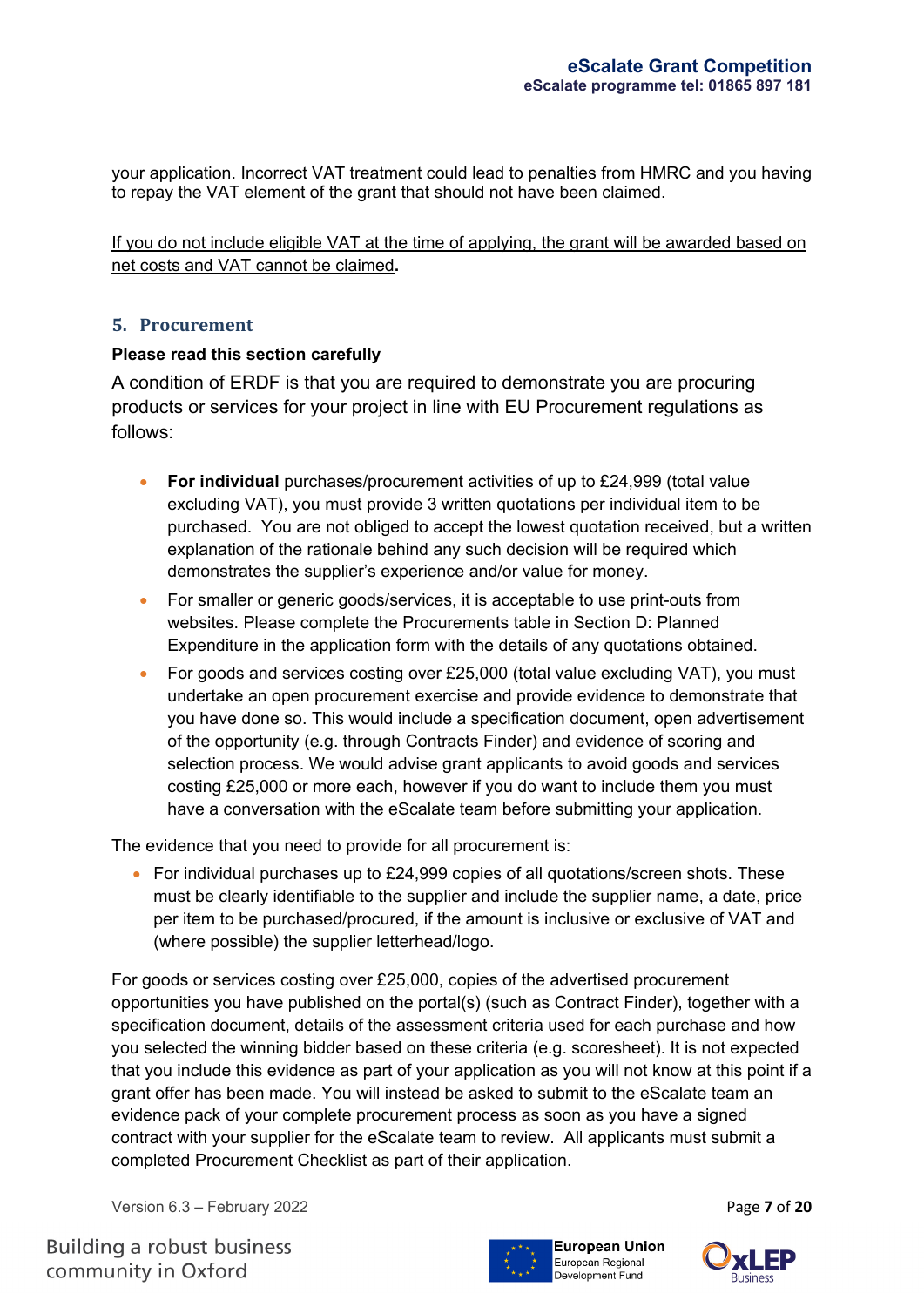If you cannot demonstrate that you have assessed the quotations or tenders received in accordance with EU Procurement regulations as outlined above, we will not be able to consider your grant application.

We do not anticipate that any individual procurement under an eScalate Grant project will exceed £24,999. If you think that one might, you MUST contact the eScalate team prior to submitting your application.

You will also need to consider if any additional work carried out with the same supplier but outside of the grant could be viewed as related and would therefore need to be included in the procurement.

We STRONGLY advise you to speak with a member of the eScalate team for help in completing this section.

#### **6. Decision-making process**

Applications can be submitted at any time but must be received by the **deadline of midday on Friday 11th March 2022.** Late applications cannot be considered. We aim to let applicants know within 21 days of the cut-off date whether or not their application has been successful. You will be advised as early as possible if there is likely to be a delay.

As soon as your application is received the eScalate team will send an email to confirm this.

Please note that we can accept **email applications only** together with any supporting documentation. Applicants are asked to retain a hard copy to provide to OxLEP on a later date when asked to do so by the eScalate team.

There will be an initial basic eligibility check on all applications, e.g., whether quotes, accounts, etc., have been provided.

All eligible applications will be submitted to the eScalate grant review panel for assessment. The panel will assess grant applications against the grant criteria and the other applicants.

Membership of the grant review panel is drawn from across the business support architecture of the OxLEP area. Membership is kept confidential to avoid the risk of applicants attempting to contact the members to influence their decision, either before or after a panel meeting. Any applicant found to have attempted to unduly influence a panel member by contacting them to discuss an application will be disqualified from the process. It is crucial to ensure that grants are given in a fair and transparent way and that no applicant has an advantage over any other.

The final grant award decision is made by a senior member of the eScalate team, based on the panel's recommendations. This decision is final.

We aim to ensure that applicants will receive email confirmation of the decision from the eScalate team within 21 days of the cut-off date by which we had received your application.

Version 6.3 – February 2022 Page **8** of **20**

**Building a robust business** community in Oxford



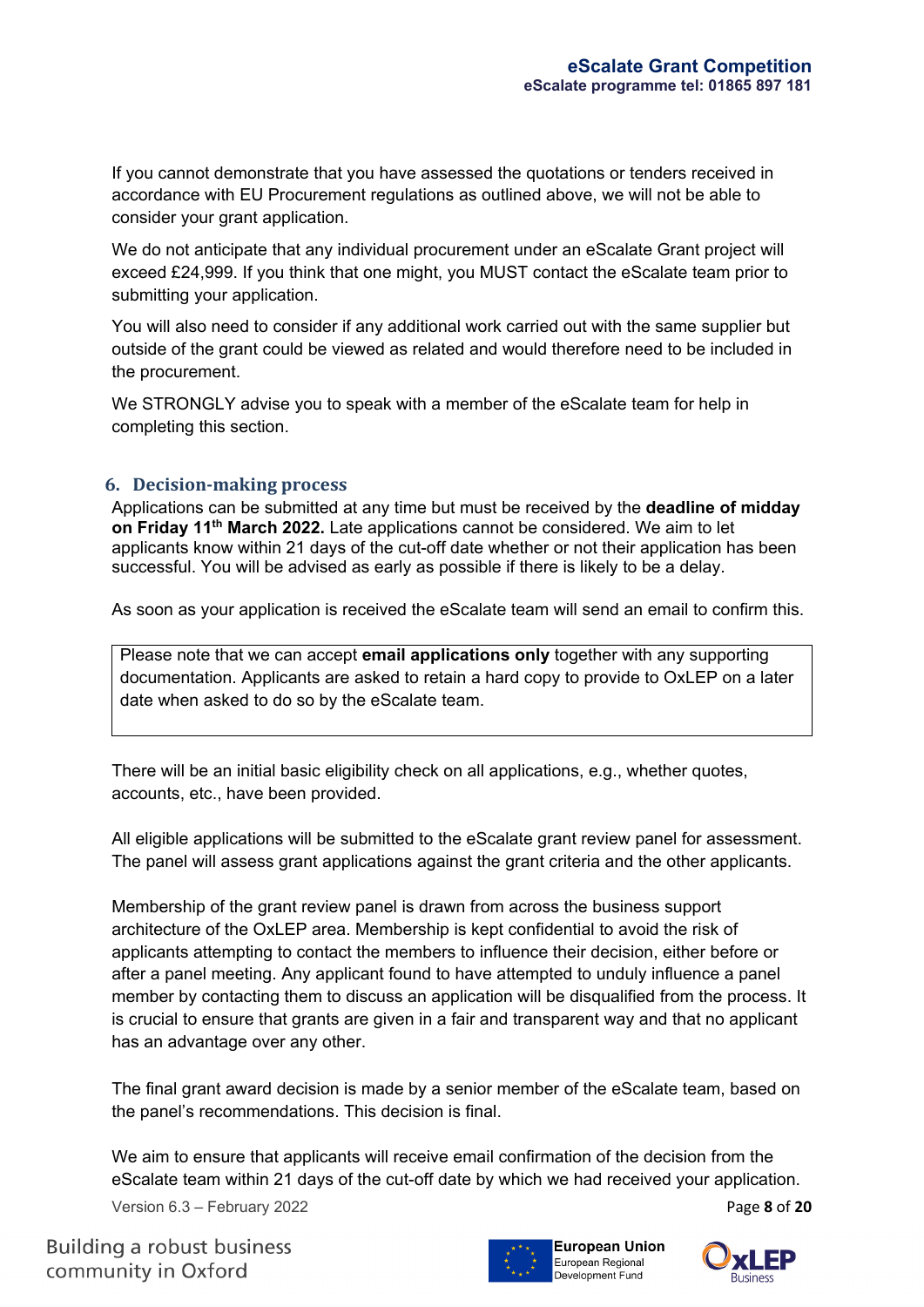You will be advised as early as possible if there is likely to be a delay. If successful, you will be invited to attend a meeting with the eScalate team within two weeks of this confirmation to discuss your grant offer and answer any additional questions you may have. We will not issue a formal Grant Offer Letter until this meeting has taken place. **Any expenditure incurred before receipt of the formal offer letter is deemed to be ineligible expenditure for grant assistance**.

The details of the eScalate grant awards will be outlined in the Grant Offer Letter to successful applicants and will include any grant conditions. You may not be awarded the full grant you have requested in your application and/or you may need to satisfy certain conditions to unlock the grant funding you have been provisionally allocated. All unsuccessful applications will be given feedback.

The eScalate Grants have limited availability and applications will be assessed using the following criteria:

#### **Gateway criteria (which will be reviewed as per your eScalate application form):**

- Eligible to receive ERDF grant as an SME?
- Has not requested more than £12,500 of grant?
- Compliant with De Minimis rules?
- Compliant with procurement rules?
- Proposing a project which fits with the eScalate programme criteria:
	- o Scale up SME's: proposing an access to finance or investment readiness project?
	- o SME's for social good: proposing a project with positive social or environmental impacts?
- Has not already received a grant under this programme?

#### *Scoring criteria:*

| No. | Assessment criteria                                                                                                                                                 | Scoring matrix (0-5)                                                                                                                                                                                                                                                                                                                                |  |  |  |
|-----|---------------------------------------------------------------------------------------------------------------------------------------------------------------------|-----------------------------------------------------------------------------------------------------------------------------------------------------------------------------------------------------------------------------------------------------------------------------------------------------------------------------------------------------|--|--|--|
|     | Quality of application - is the business idea<br>clear and well structured? Does the<br>application give enough detail to understand<br>the proposed grant project? | 5 – Business idea and grant project<br>are clearly described and well<br>thought through.<br>3 – The application provides a<br>reasonable description of the<br>business idea and project, though<br>some further information would be<br>useful.<br>$0 - No$ information given to explain<br>the business idea or the grant<br>project activities. |  |  |  |

Version 6.3 – February 2022 **Page 9 of 20** 



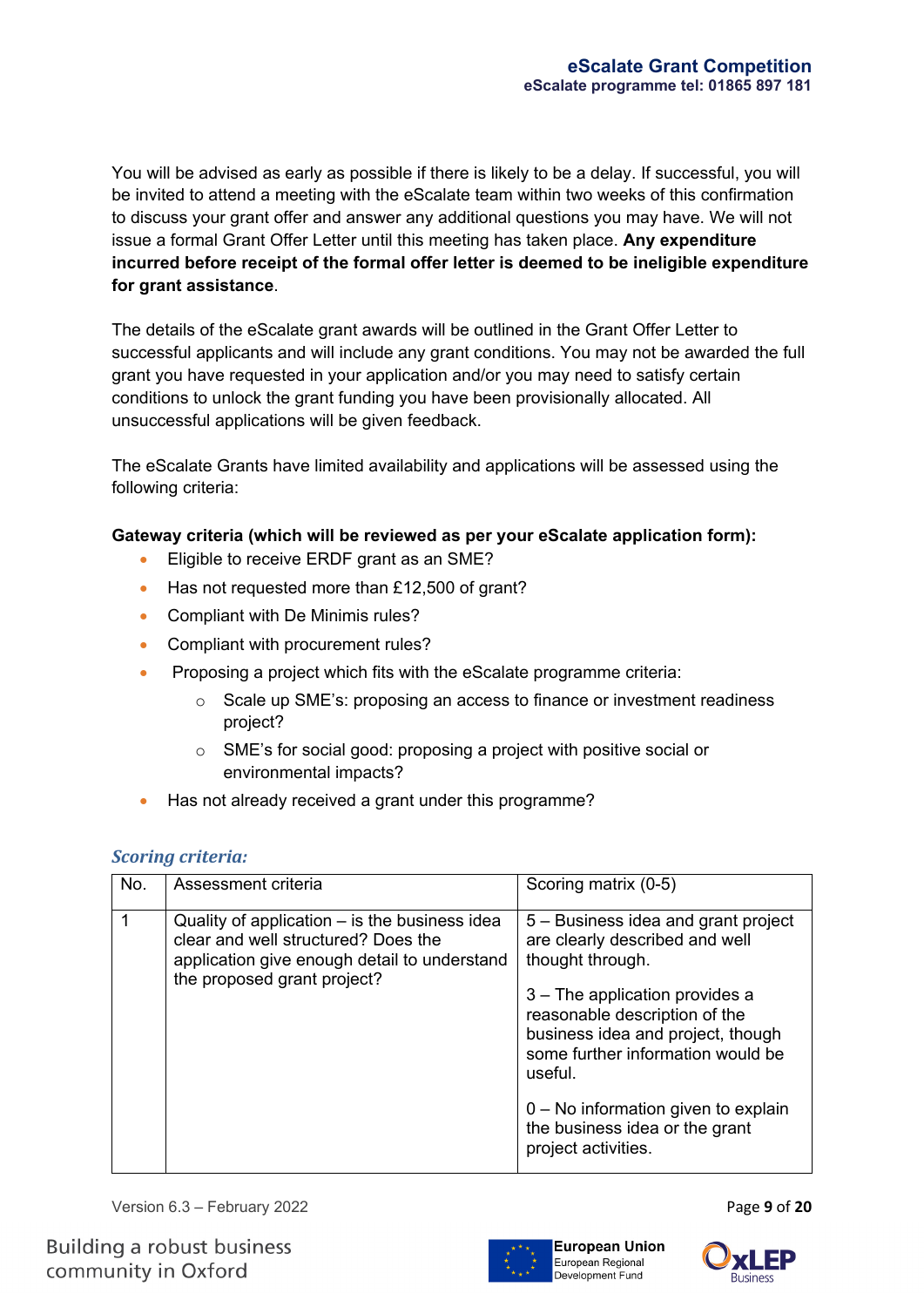| $\overline{2}$                                                                                                                                                                                              | Viability – are the business idea and grant<br>project viable? Does the application<br>demonstrate that the project can be                                                                                                                                                                                          | 5 – It is evident that the business<br>idea and project can both be<br>achieved as described.                                                                                       |
|-------------------------------------------------------------------------------------------------------------------------------------------------------------------------------------------------------------|---------------------------------------------------------------------------------------------------------------------------------------------------------------------------------------------------------------------------------------------------------------------------------------------------------------------|-------------------------------------------------------------------------------------------------------------------------------------------------------------------------------------|
|                                                                                                                                                                                                             | delivered and will achieve its ends?                                                                                                                                                                                                                                                                                | 3 – The business idea and project<br>are reasonable and appear likely to<br>be achieved.                                                                                            |
|                                                                                                                                                                                                             |                                                                                                                                                                                                                                                                                                                     | 0 - No information is provided to<br>demonstrate that the project can be<br>delivered as proposed nor that the<br>business idea is viable                                           |
| 3                                                                                                                                                                                                           | Sustainability - to what extent is the<br>business idea sustainable? To what extent<br>will the proposed grant project contribute to<br>the ongoing survival and growth of the                                                                                                                                      | 5-The business idea has a strong<br>chance of surviving and growing,<br>and the grant project will directly<br>support this.                                                        |
|                                                                                                                                                                                                             | business?                                                                                                                                                                                                                                                                                                           | 3 – The business idea is likely to<br>survive and grow and the grant<br>project appears to support that.                                                                            |
|                                                                                                                                                                                                             |                                                                                                                                                                                                                                                                                                                     | $0$ – There is no evidence that the<br>business will survive or grow; or the<br>grant project as described does not<br>appear to contribute to the business'<br>survival or growth. |
| 4                                                                                                                                                                                                           | Likelihood of achieving outcomes - what is<br>the potential likelihood of achieving the<br>outcomes proposed? Is it likely that the<br>promised new to the firm products will be<br>introduced? Is the employment increase in<br>the applicant enterprise realistic based on<br>the information in the application? | 5 – The proposed project is<br>extremely likely to achieve<br>outcomes proposed; this includes<br>more than one new to firm product<br>or job                                       |
|                                                                                                                                                                                                             |                                                                                                                                                                                                                                                                                                                     | 3 – The proposed project appears<br>likely to achieve the outcomes, with<br>at least one new to firm product or<br>job created                                                      |
|                                                                                                                                                                                                             |                                                                                                                                                                                                                                                                                                                     | $0$ – The proposed project appears<br>unlikely to achieve the outcomes or<br>has not offered any new products or<br>job creation                                                    |
| For scale up ONLY $-$ to what extent will this<br>5a<br>grant project enable the applicant to<br>become investment ready or to be able to<br>access finance? How will this drive growth<br>in the business? |                                                                                                                                                                                                                                                                                                                     | 5 – the access to finance/investment<br>readiness case and how this will<br>drive growth is clearly defined                                                                         |
|                                                                                                                                                                                                             | 3 – the application provides a<br>reasonable description of the<br>access to finance/investment<br>readiness case and how this will                                                                                                                                                                                 |                                                                                                                                                                                     |

Version 6.3 – February 2022 Page **10** of **20**



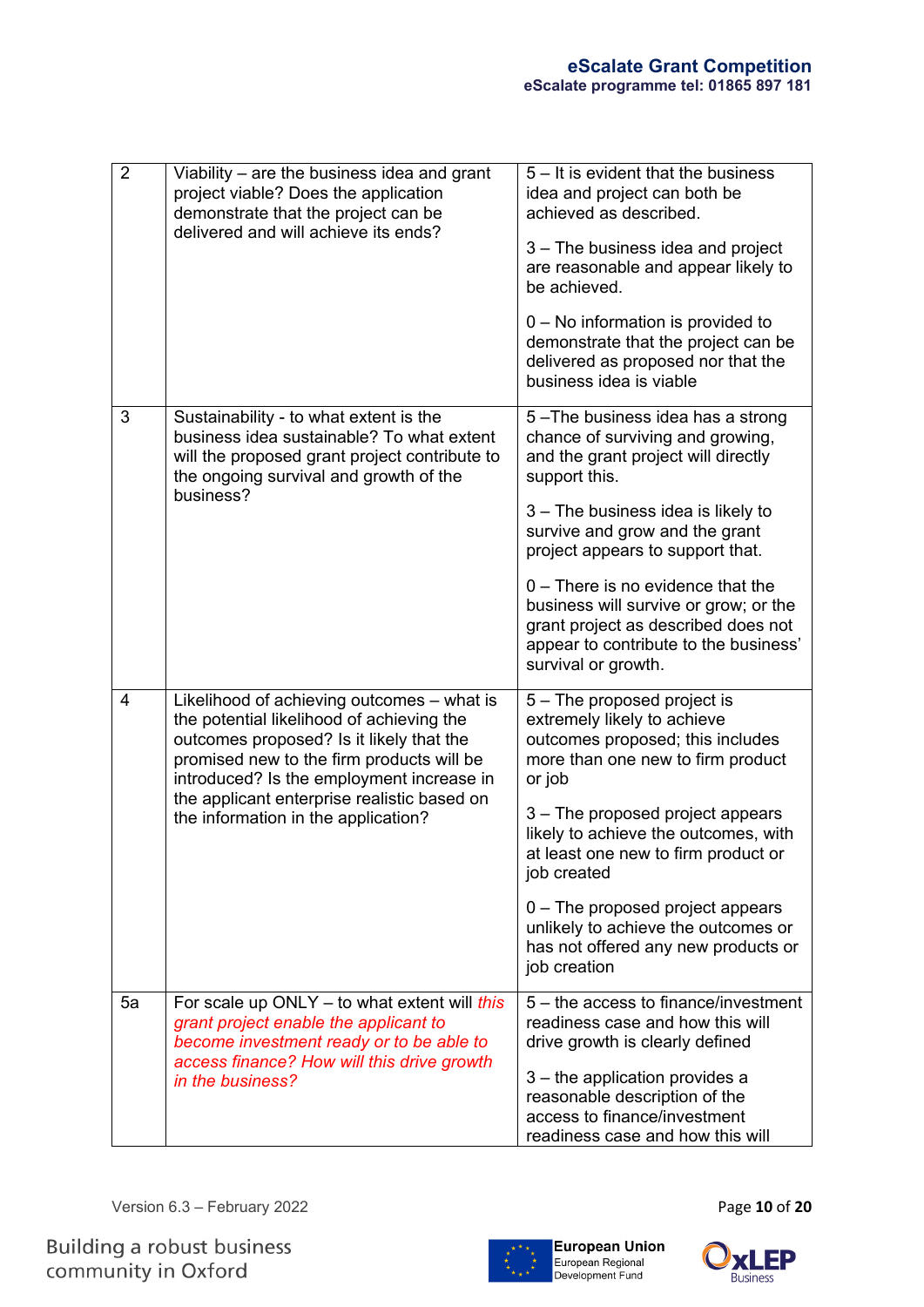|                |                                                                                                                                                                                                                                                           | drive growth, though some further<br>information would be useful<br>$0 - no$ information given to explain<br>access to finance/investment<br>readiness or how this will drive<br>growth                                                                                                                                                                                             |
|----------------|-----------------------------------------------------------------------------------------------------------------------------------------------------------------------------------------------------------------------------------------------------------|-------------------------------------------------------------------------------------------------------------------------------------------------------------------------------------------------------------------------------------------------------------------------------------------------------------------------------------------------------------------------------------|
| 5 <sub>b</sub> | For enterprises for social good $ONLY - to$<br>what extent do the positive social and<br>environmental impacts make the applicant<br>business purposeful and to what extent will<br>positive social and environmental impacts<br>result from the funding? | 5 - Social and/or Environmental<br>purpose and impacts are clearly<br>defined.<br>3 - The application provides a<br>reasonable description of the social<br>and/or environmental purpose and<br>impacts, though some further<br>information would be useful.<br>0 - No information given to explain<br>Social and/or Environmental<br>purpose or the positive impacts of<br>funding |

All applicants will be scored against criteria 1-4 and one from 5a or 5b, depending on the nature of the application.

#### **7. Nature of grant offer**

The grant cannot contribute to projects that are already underway. Any grant offer will be invalid if work commences prior to the date of the eScalate grant offer letter and retrospective grant applications are not permitted.

An offer of an eScalate grant is time limited and will expire 14 days after the date the Grant Offer Letter is issued. Although the eScalate team will endeavour to follow up Grant Offer Letter which have not been returned by applicants, it is your responsibility to ensure that the Grant Offer Letter is signed and returned to the eScalate team within the deadline.

If you are able to do so please sign and scan your Grant Offer Letter for email, however if you do not have access to a scanner, an e-signature is acceptable. It must be signed by someone in the business with the authority to do so.

Signed letters must be received by email within 14 days of the Grant Offer Letter issue date.

Version 6.3 – February 2022 Page **11** of **20**



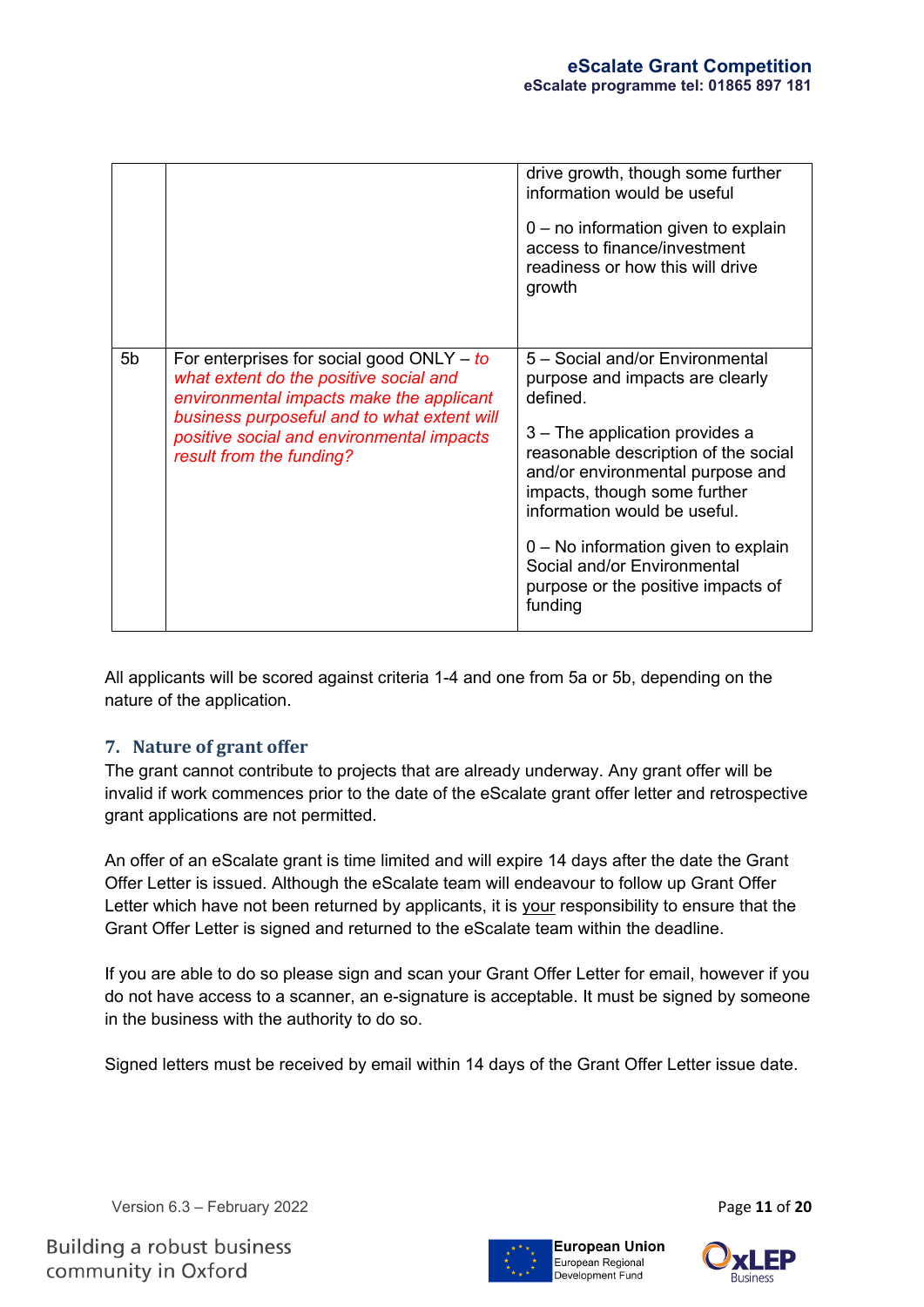Please note that we can accept returned Grant Offer Letters **by email only**. Applicants are asked to retain a hard copy to provide to OxLEP on a later date when contacted to do so by the eScalate team.

# **8. Making your grant claim**

Any grant that is approved is only for the purpose stated in the grant offer letter.

**Should the circumstances on which a grant application was based change, you must contact the eScalate team to discuss before committing to making any payments.** This may include, but is not limited to, a change of expected completion date, change of supplier, change to the project value, expected project outcomes, or cancellation of the project. If you are in any doubt, please contact the eScalate team to discuss.

**Grants should be claimed in line with the dates set out in Section D:** Planned Expenditure – 'Spend Profile' with your application form. All grants must be claimed by  $30<sup>th</sup>$ September 2022 at the latest. As the eScalate project is finishing at that point we cannot extend any grant offers and will not be able to make payment on any claims submitted after 30th September 2022.

# **For all expenditure on your project (regardless of whether this is grant or match funding) you will need to meet the ERDF audit trail requirements including evidence of defrayal (monies leaving your bank account).**

Please note that staff costs cannot be included in your application.

For other expenditure:

- Invoices/receipts
- Evidence of defrayal of expenditure

To claim the grant, you must provide the eScalate team with a signed Claim Form (which we will provide with your Grant Offer Letter), along with evidence of defrayal of the costs. This would include a copy of any supplier invoice(s) and proof of payment, namely a redacted business bank statement showing the relevant payment(s). If a credit card has been used, the minimum payment paid, must be at least the value of the item being claimed and we need to see evidence of this via bank statement, etc. Payment of supplier invoices cannot be made by cash or contra arrangements.

All bank statements and payment evidence will need to be signed, dated and labelled with the statement:

#### ''**All documents are true copies of originals'.**

If you are unable to sign and scan your certified documents, electronic copies are acceptable together with a statement confirming your authority to certify documents on the company's behalf.

Version 6.3 – February 2022 Page **12** of **20**



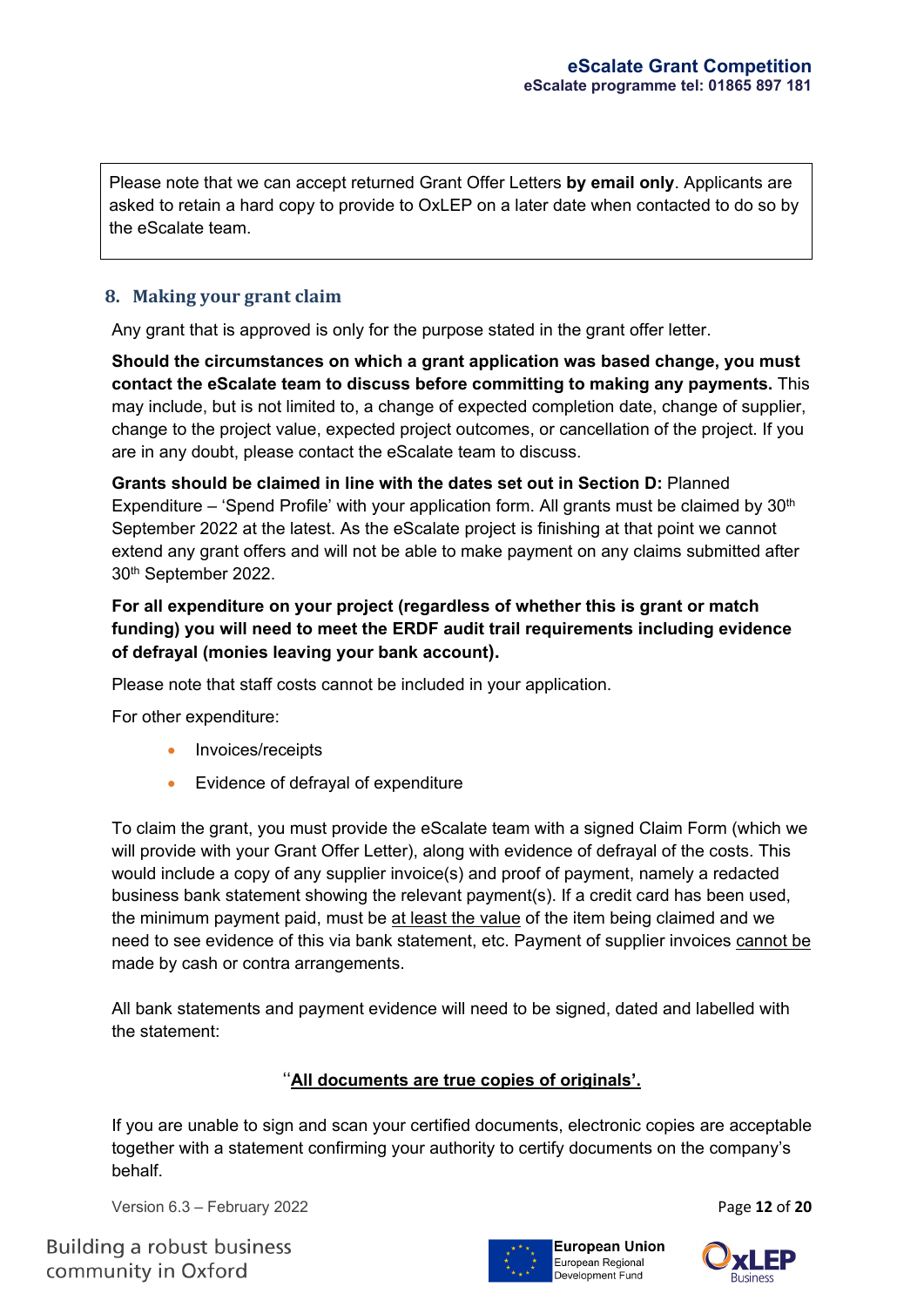SMEs must retain a certified copy of the original invoice for the procured services and goods. Certification occurs when the SME stamp the invoice with the above statement and sign. This evidence will be required for future possible audit purpose.

#### **If you cannot provide this evidence, we will not be able to process your grant claim**.

Funding **cannot be** awarded as retrospective payment for goods or services procured **before** a formal offer of grant has been received and accepted.

You should submit your grant claim to the eScalate team as soon as possible, however, please note that claims submitted and approved by the eScalate team by a Tuesday will be paid by the following Friday in the first 3 weeks of a month, or otherwise in the next payment run.

Your grant claim is time limited, and you will only be able to reclaim your grant within 30 days of the grant claim date that you specify in your application and which is set out in the Grant Offer Letter. Although the eScalate team will endeavour to follow up a grant claim which has not been submitted, it is your responsibility to ensure that the grant claim is returned to the eScalate team within the deadline.

#### **9. Impact Deliverables**

In Section C: Costs and Deliverables of the grant application form, you will need to provide details of any Impact Deliverables (i.e. new products to the firm, or employment increase) to be achieved. Once you have claimed your grant, eScalate will provide you with 'Form eScalate-04B Impact Declaration' which you must use to confirm the details of the impacts achieved. A member of the eScalate team will follow up with you if you have indicated that you will be able to achieve an impact deliverable from the support of the grant.

As you will see from the scoring matrix, applications which offer impact deliverables will score more highly than those which do not. However, you must ensure that any deliverables promised are realistic as these are commitments not aspirations and we reserve the right to claim the grant funding back from you if you do not achieve the impact deliverables. If you experience difficulties in creating the impact deliverables as outlined in the Grant Offer Letter, please contact us at your earliest convenience so that we can understand and discuss the options in relation to the grant payment. Please note that we reserve the right to claim the grant funding back from you if you do not achieve the impact deliverables.

If you experience difficulties in creating the impact deliverables as outlined in the Grant Offer Letter, please contact us at your earliest convenience so that we can understand and discuss the options in relation to the grant payment. Please note that we reserve the right to claim the grant funding back from you if you do not achieve the impact deliverables.

#### New to firm products

A new to the firm product that you develop, as a result of your support from eScalate. The indicator measures if an enterprise is supported to develop a "new to the firm" product, including:

Version 6.3 – February 2022 **Page 13 of 20** 

**Building a robust business** community in Oxford



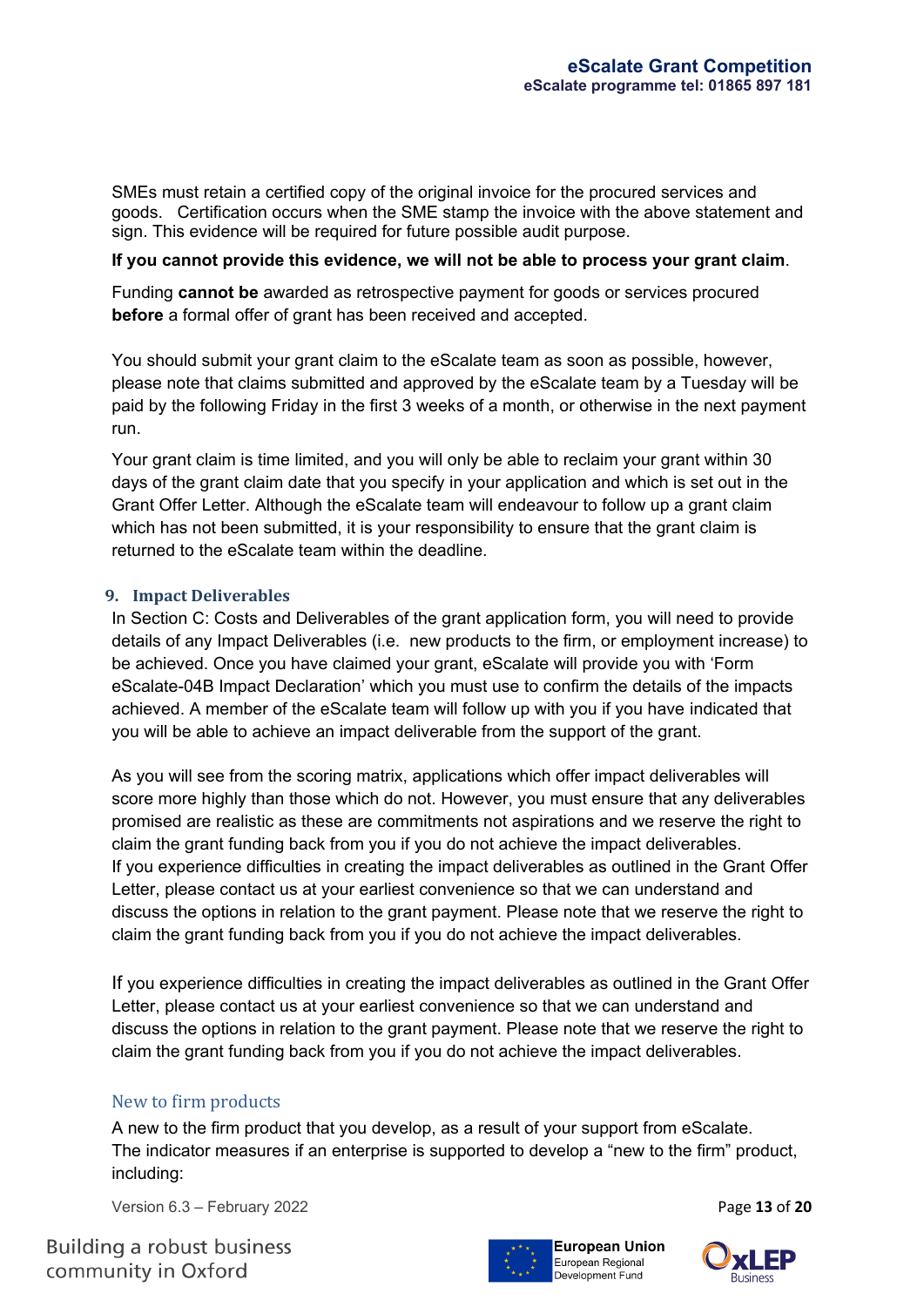- Product when it is either at pre-launch or launched to the market
- Process when it has been introduced into the business
- Service when it has been introduced to the business

Multiple products can be reported as a result of one grant if you introduce several products. If you are in any doubt, please contact a member of the eScalate team.

A product is new to the firm if you did not produce a product with the same functionality or the production technology is fundamentally different from the technology of already produced products. Products can be tangible or intangible (including services).

Please note that you will be asked to provide a self-declaration to confirm the product/process or service is new. Evidence might include the date a new or improved process became operational or the date the new product or service was launched from market information or marketing literature. If product has not progressed to market, the enterprise should provide information on the status of the product.

# Employment Increase

A new full time equivalent (FTE) job that you create as a result of your support from eScalate.

The job(s):

- must have been created as a result of the activity supported by the grant
- cannot have been in place before the grant was awarded
- should have an intended life expectancy of at least 12 months and be for at least 36 hours per week

Please note that you will be asked to provide a copy of the contract of employment demonstrating these criteria for audit purposes.

You will also need to provide basic information about the gender, age, disability status and ethnicity of the job holder on the 'Form eScalate-04B Impact Declaration. This information will be treated in strict confidence

Version 6.3 – February 2022 Page **14** of **20**

**Building a robust business** community in Oxford





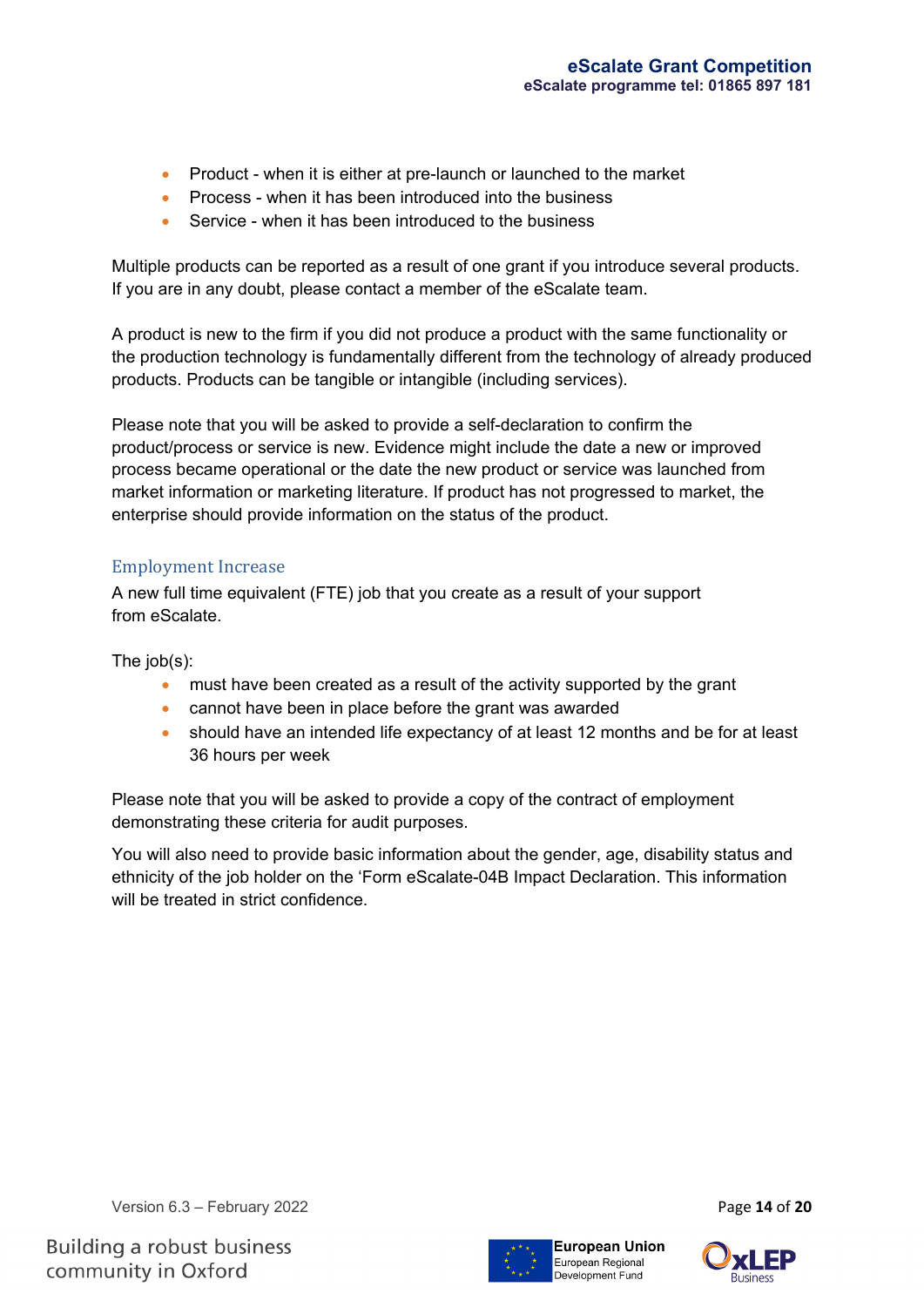# **10.Capital Items Asset Register**

If you purchase any capital item (i.e. an item costing more than  $£1,000$ ), your purchase(s) will be entered onto a Project Asset Register that is held by OxLEP. We may visit your premises to verify the purchase(s) and record identification details.

These assets cannot be disposed of until they have depreciated and must be used for the purpose for which they were purchased up to that point.

Please be aware that if you dispose of the item(s) within 3 years of purchase, OxLEP reserves the right to reclaim a proportion of the grant.

The detailed information that will be recorded on the Project Asset Register is:

- Asset name and description;
- Serial or identification number;
- Location of the asset (including grid reference);
- Purchase price  $(E)$  (net recoverable VAT);
- Date of acquisition;
- Approved Use of Asset;
- Legal Registered Owner of Asset;
- Location of the ownership record(s);
- Method of Depreciation;
- Date of Depreciation.
- Image of the item in situ

#### **11. Further Information**

Applications must be made on the official eScalate grant application form.

In line with EU State Aid regulations, you must sign a *De Minimis* State Aid Declaration covering the last 3 years. This will need to include all previous aid received from all sources. If in doubt, please talk to an appropriate member of your organisation to check the *De Minimis* State Aid your company has received to date before submitting your application form. This may take the form of other grants or business support received in the past.

You should have already completed a *De Minimis* State Aid Form as part of your initial eScalate application form. If there are any changes since then please request another form.

You must inform us if you receive other public funding towards your project as this will have an impact on the level of grant funding that we can offer.

OxLEP reserves the right to visit you to ensure the grant has been used for the purpose it was intended as stated in the application form and to inspect records to show costs have been incurred by you.

Your grant activity may also be subject to auditors from the Department for Levelling Up, Housing & Communities, ERDF and the European Court of Auditors.

Version 6.3 – February 2022 Page **15** of **20**

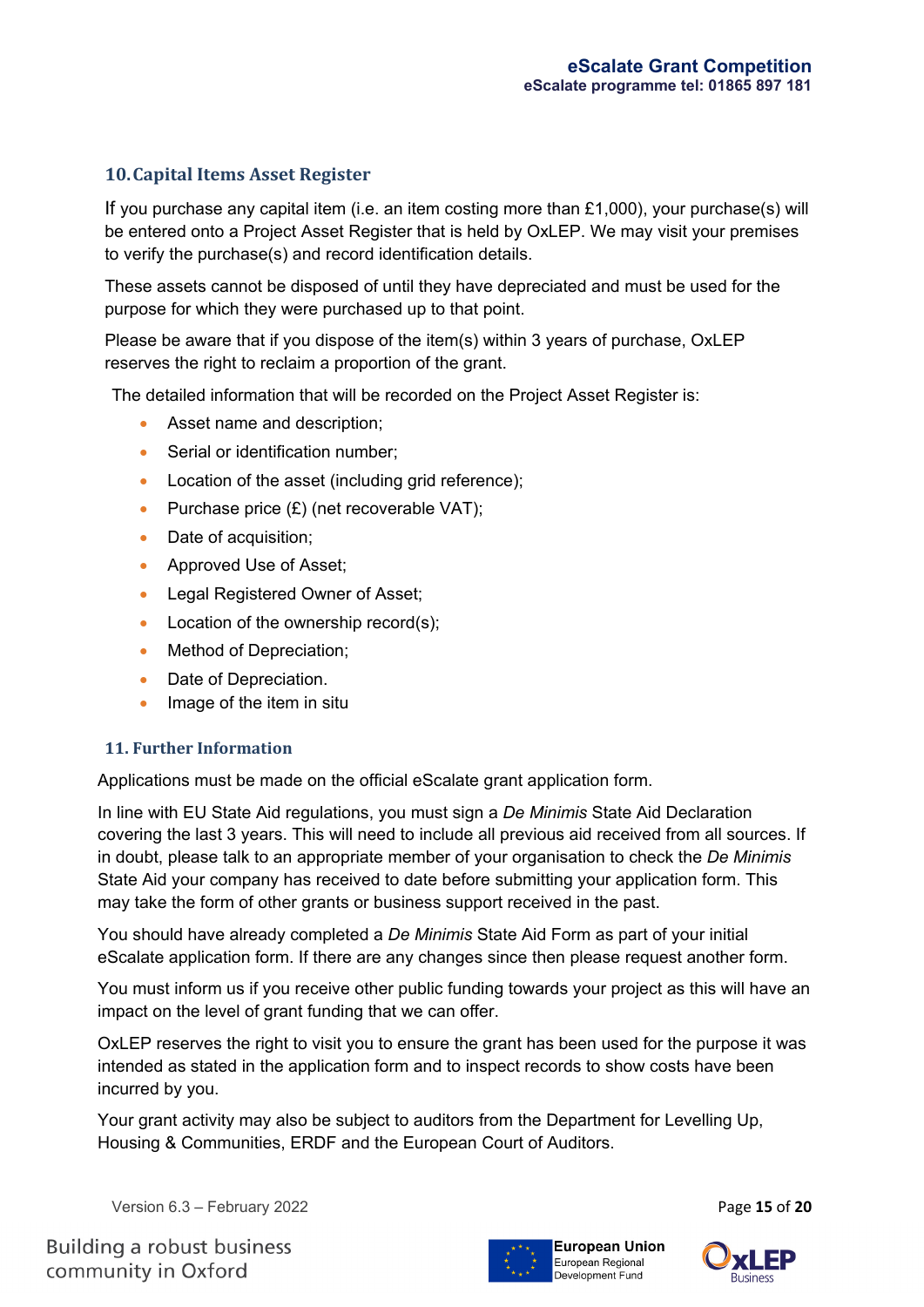# **12.Notes to assist with completing the Grant Application Form All applications must be completed electronically and sent by email with supporting documentation to the eScalate team at [escalate@oxfordshirelep.com.](mailto:escalate@oxfordshirelep.com)**

**Applications can be submitted at any time but must be received by the deadline of midday on Friday 11th March 2022**. Late applications cannot be considered. We aim to let applicants know within 21 days of the cut-off date whether or not their application has been successful. You will be advised as early as possible if there is likely to be a delay.

As soon as your application is received the eScalate team will send an e-mail to confirm that the documentation has been received.

Please note that we can accept email applications only together with any supporting documentation. Applicants are asked to retain a hard copy to provide to OxLEP on a later date when contacted to do so by the eScalate team.

**Key Information:** Please provide basic information about you and your company.

**Executive Summary:** Please provide a brief overview of the contents of your eScalate Grant Application which highlights key points in your application.

**Public Summary:** Please provide a description of your proposed project in laymen's terms. This will facilitate the application review process for assessors and panel members who are not experts in your field. The description of your proposed project could be published in the public domain and used for marketing purposes.

#### *Section B:*

This section is where you can describe your grant project. There are specific questions to answer:

- a) an explanation of your business or business idea
- b) For applications under the enterprises for social good route only the positive social and environmental impacts that makes your business purposeful and the positive social and environmental impacts that will result from the funding if successful.
- c) For applications under the scale up route only how this grant project will help you to become investment ready or access finance and how this will drive growth in your business
- d) a brief history of your business or business idea to date (explaining whether you are a new or existing enterprise. (\*New defines as registered with Companies House less than 12 months **or** branches locating to England for the first time)
- e) a description of your proposed grant spend / how you intend to use the grant money
- f) how it will help your business grow
- g) how any jobs will be created as a result of the grant
- h) whether the investment will result in you introducing products or services that are new to the business itself (must involve product development)

Version 6.3 – February 2022 Page **16** of **20**



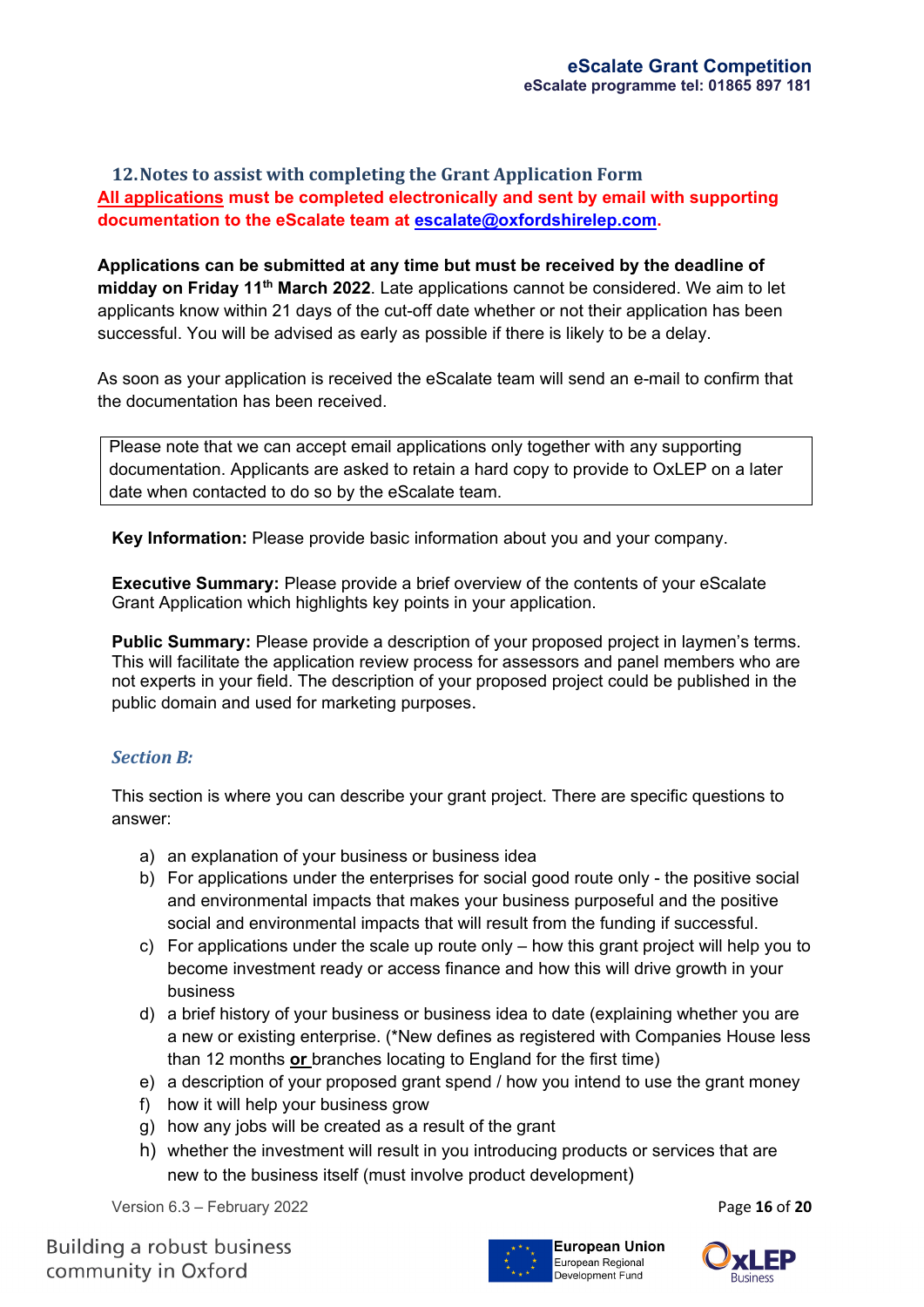Tell us about your business idea, the history and your aims and aspirations for the future. Include any key challenges that you have /need and any market research you have conducted. Provide us with an overview of the project that you are planning and how the grant would help your business to grow. This might include viability, sustainability, future growth, increased skills or labour force, new areas of investment or research activity.

Please quantify the results wherever possible, for example, an estimated % increase in sales, if you are introducing new products, will hire staff, improvements in profitability or productivity or anticipated annual cost savings. Also, list any other benefits and if you wish to receive further support through the programme.

Be concise but clear as there is a 3,000-word limit. Communicate what you intend to use the grant funding for i.e. "to purchase marketing consultancy" would be deemed insufficient detail for the grant panel to seriously consider. A much better response would be to include details of how the consultancy will contribute to business growth, why you need it, how it will be used in the business and how it may complement other activities that you are already conducting.

#### **Important information for SMEs applying as an enterprise for social good:**

You need to clearly describe the commitment your business has to social or environmental purposes. If the panel do not have enough information and decide not to progress your application the decision is final. Please provide enough evidence of your commitment to positive social and/or environmental impact. For example, is your social purpose embedded in your articles of association? Are you working towards relevant accreditation such as B Corporation status, or do you provide products or services that enable positive social or environmental change? If you are in doubt whether you fit the programme, or how to describe your commitment we strongly advise you to book an appointment with the Enterprise Support Manager on the number above.

#### **Important information for SMEs applying as a scale up:**

You need to apply for a project which fits with either access to finance or investment readiness activities as described in Section 3 of these Guidance Notes. If you do not describe a project which fits with these criteria, you will still be scored against it as per Section 6 of these Guidance Notes.

#### *Section C: Costs and Deliverables*

C1: Please provide the estimated cost of the project to which the grant will contribute (excluding VAT). Please ensure that you follow the European Union procurement requirements set out in Section 5 of the above Guidance Notes. State the value of the grant you are applying for. Grant applications should be 50% of total eligible expenditure.

Version 6.3 – February 2022 Page **17** of **20**

**Building a robust business** community in Oxford



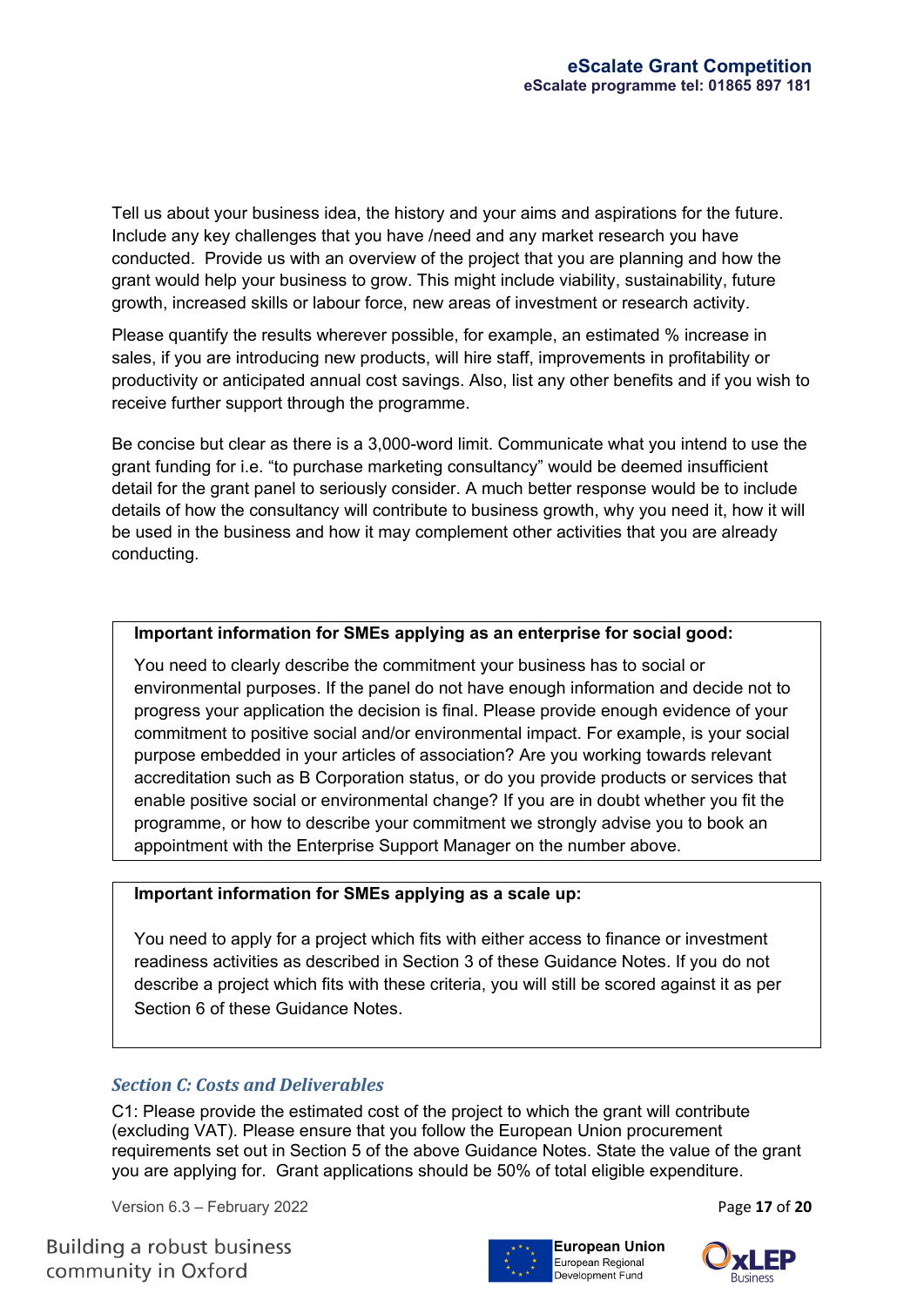C2: If you are not VAT registered or are unable to recover the VAT from HMRC, you can claim VAT back. Please include VAT in the spend profile and note "INC VAT". Grants cannot be increased following award to take into account VAT costs that you have not included.

C3: Please state the value of the grant you are applying for

C4: Please state the percentage of the total project costs that the grant you are requesting represents. This must be at 50% of total project costs. Grants will not be awarded at any other rate.

C5: Please state the date on which the project is due for completion. Note that all projects must be completed and claimed by 30<sup>th</sup> September 2022 at the latest.

C6: Please confirm that you have provided evidence of the match funding needed for the project, i.e. covering the non-grant element of the total project costs.

C7: Please confirm the source of your match funds – are they private or public? i.e. from national or local government or other public funds.

C8a: Please confirm whether you have explored any alternative sources of funding other than an eScalate grant.

C8b: If you have then please explain what these were.

Please tell us about any jobs that you intend to create as a result of this project. If you are awarded a grant, we will ask you to provide confirmation that these jobs have been created. We will also ask you to provide some basic equality and diversity data about the post holders once the jobs have been created. This data will be treated as strictly confidential and submitted anonymously to the government for the project for monitoring purposes. The definition of a job is a role that is at least 36 hours per week for a minimum of 12 months. FTE jobs can be accepted (i.e. part- time jobs that add up to at least 36 hours per week can be counted). Part-time jobs should be reported on a pro rata basis, based on 36 hours per week full time. Jobs are created as a result of the grant project and do not include freelancers, subcontractors or volunteers.

Please tell us about any new products / services that you intend to introduce to your firm as a result of this project. If you are awarded a grant, we will ask you to provide confirmation that these products / services have been introduced.

You must provide a copy of your business plan and financial forecasts to support your business idea/creation. You will also need to provide a copy of your most recent full-year profit and loss accounts and balance sheet. Please confirm the main point of contact for the application

#### *Section D: Planned Expenditure*

A condition of the ERDF grant is that you are required to demonstrate that you have procured the product or service for which the grant is being sought in line with EU Procurement regulations, as described in section 5 (above).

Version 6.3 – February 2022 Page **18** of **20**

**Building a robust business** community in Oxford



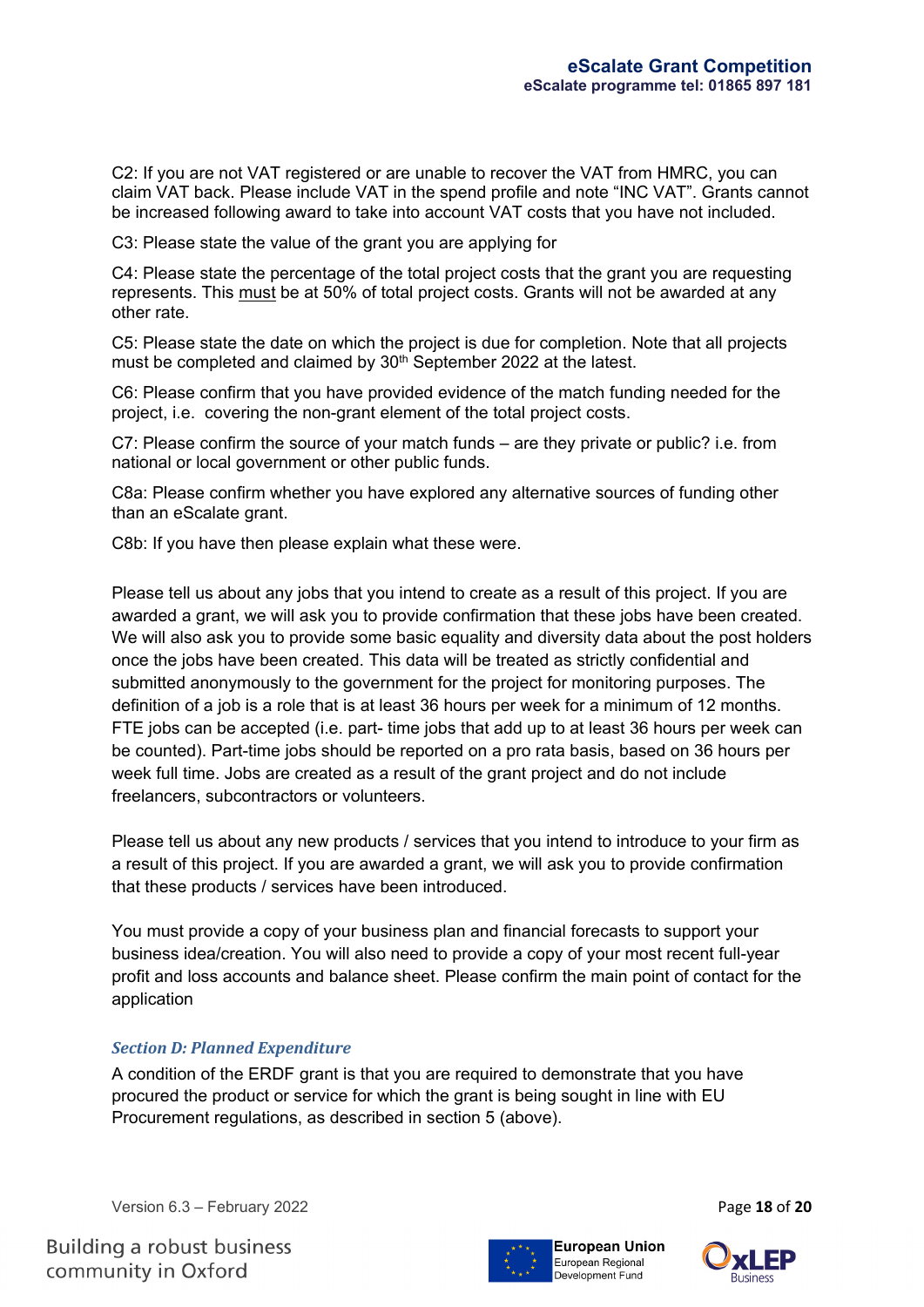If you cannot demonstrate that you have procured the product or service for which the grant is being sought in line with EU Procurement regulations as outlined above, we will not be able to consider your grant application.

Please set out the spend profile for your grant claims, setting out the anticipated claim date, the progress you will have achieved by the point of claim, the total costs for that claim and the grant claimed.

We do not anticipate that any individual procurement under an eScalate Grant project will exceed £24,999. If you think that one might, you MUST contact the eScalate team prior to submitting your application.

We *STRONGLY* advise you to speak with a member of the eScalate team for help in completing this section.

Please set out the spend profile for your grant claims, setting out the anticipated claim date, the progress you will have achieved by the point of claim, the total costs for that claim and the grant claimed. A single grant claim is required due to the short timescales.

#### *Section E: Declarations*

You should have already completed a *De Minimis* State Aid Form as part of your initial eScalate application form. If you have applied for or had approved any aid since your eScalate application form, you must contact the eScalate team and provide updated information to ensure that you can still qualify for a grant. Please contact the eScalate team with any queries on how to complete this section of your form.

By answering yes to the questions in this section you are signing to confirm that the following elements are unchanged from your initial eScalate application form:

- SME status
- De Minimis State Aid position (excluding any aid awarded or received by the eScalate project)
- Undertaking in Difficulty test status (i.e. that you continue not to be an undertaking in difficulty)

Version 6.3 – February 2022 Page **19** of **20**

**Building a robust business** community in Oxford